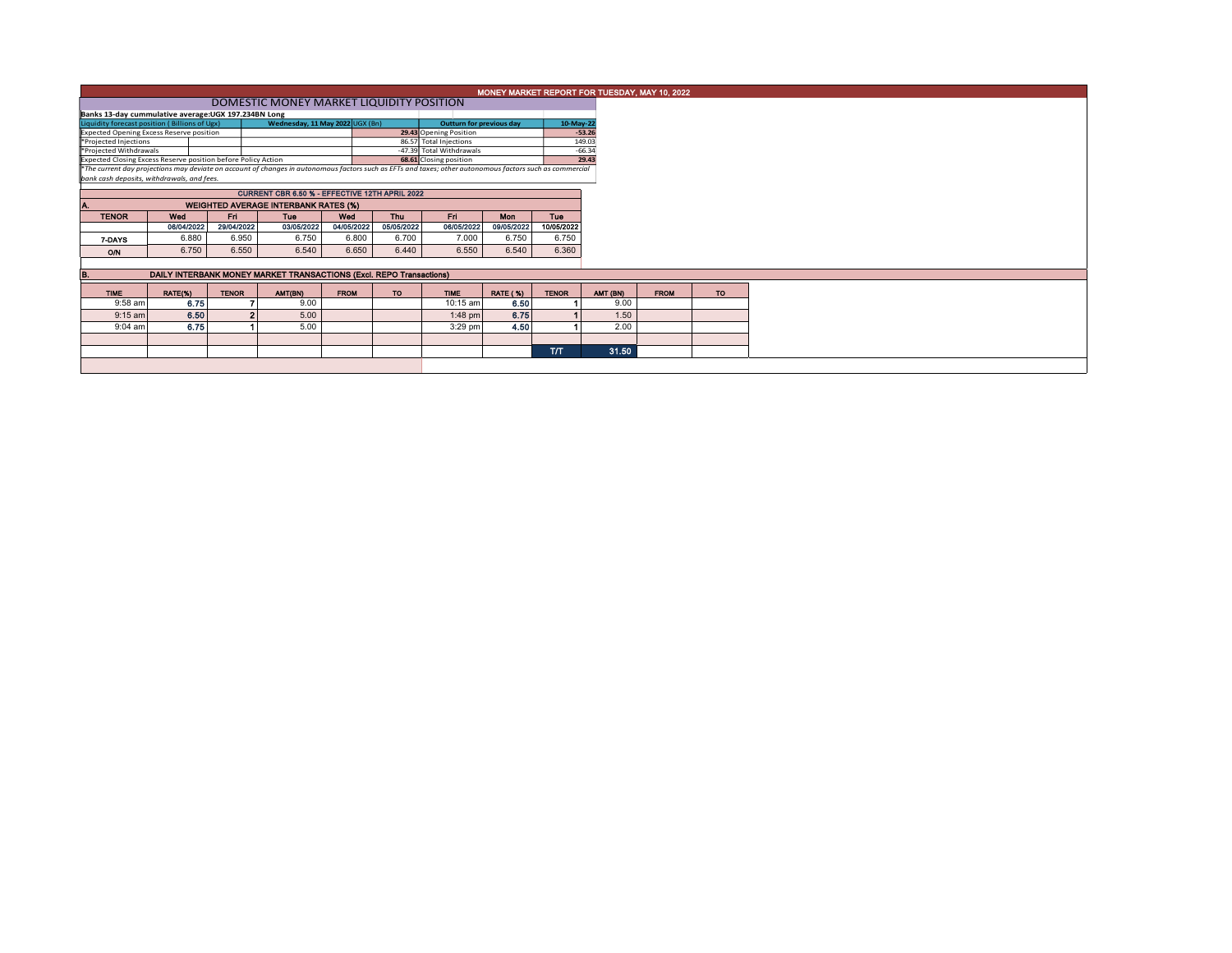| IC.<br><b>CBR AND THE 7- DAY WAR INTERBANK RATES</b><br>9.500<br>9.000<br>8.500<br>8.000<br>7.500<br>7.000<br>6.500<br>6.000<br>5.500<br>5.000<br>4.500<br>4.000<br>14/04/2022<br>19/04/2022<br>20/04/2022<br>21/04/2022<br>22/04/2022<br>25/04/2022<br>26/04/2022<br>27/04/2022<br>28/04/2022<br>29/04/2022<br>03/05/2022<br>04/05/2022<br>05/05/2022<br>06/05/2022<br>09/05/2022<br>• Overnight WAR = 7-day WAR - CBR rate - Upper bound - Lower bound<br>MONETARY POLICY OPERATIONS MATURITIES PROFILE: (12-MAY- 2022 TO 08-DECEMBER- 2022)<br>D.<br><b>DATE</b><br><b>THUR</b><br><b>THUR</b><br><b>THUR</b><br><b>THUR</b><br><b>THUR</b><br><b>THUR</b><br><b>THUR</b><br><b>THUR</b><br><b>THUR</b><br><b>THUR</b><br><b>THUR</b><br><b>THUR</b><br><b>TOTAL</b><br>07-Jul-22<br>04-Aug-22<br>12-May-22<br>26-May-22<br>09-Jun-22<br>23-Jun-22<br>30-Jun-22<br>28-Jul-22<br>18-Aug-22<br>10-Nov-22<br>08-Dec-22<br>02-Jun-22<br><b>REPO</b><br>1,168.16<br>1,168.16<br>$\sim$<br>$\sim$<br>$\sim$<br>$\sim$<br>$\sim$<br>$\sim$<br>$\sim$<br>$\sim$<br>$\sim$<br>$\sim$<br>$\sim$<br><b>REV REPO</b><br>$\sim$<br>$\sim$<br>$\sim$<br>$\sim$<br>$\sim$<br>$\sim$<br>$\sim$<br>$\sim$<br>$\sim$<br>$\sim$<br>$\sim$<br>$\sim$<br>$\sim$<br>16.10<br>70.60<br>304.20<br>215.03<br>69.70<br>26.03<br>48.05<br>41.06<br>33.00<br>26.60<br>15.00<br>22.13<br>887.51<br><b>BOU BILL/DEPO A</b><br><b>TOTALS</b><br>1.184.26<br>70.60<br>304.20<br>215.03<br>69.70<br>26.03<br>48.05<br>41.06<br>33.00<br>26.60<br>15.00<br>22.13<br>2,055.67<br>Total O/S Deposit Auction & BOU Bill balances held by BOU up to 08 December 2022: UGX 888 BN<br>Total O/S Repo, Reverse Repo, BOU Bill balances held by BOU: UGX 2,056 BN<br>(EI) STOCK OF TREASURY SECURITIES<br><b>MONETARY POLICY MARKET OPERATIONS</b><br>EII)<br>LAST TBIILS ISSUE DATE: 27-APRIL-2022<br>(VERTICAL REPOS, REV-REPOS & BOU BILL)<br>5,755.42<br>On-the-run O/S T-BILL STOCKs (Bns-UGX)<br>11/05/2022<br>OMO<br><b>ISSUE DATE</b><br><b>AMOUNT</b><br><b>RANGE</b><br><b>TENOR</b><br><b>WAR</b><br>11/05/2022 REPO<br>6.500<br>07-Apr<br>253.00<br>On-the-run O/S T-BONDSTOCKs(Bns-UGX)<br>21,811.82<br>6.500<br>27.567.24<br><b>REPO</b><br>383.00<br>TOTAL TBILL & TBOND STOCK- UGX<br>11-Apr<br>3<br><b>REPO</b><br>6.500<br>14-Apr<br>393.00<br>Q/S=Outstanding<br><b>BOU BILL</b><br>7.104<br>28<br>14-Apr<br>5.98<br><b>CHANGE IN</b><br><b>YTM (%)</b><br><b>MATURITY</b><br><b>TOTAL STOCK</b><br>56<br><b>BOU BILL</b><br>212.71<br>7.109<br>14-Apr<br>AT CUT OFF*<br>(BN UGX)<br>YTM (+/-)<br>84<br><b>BOU BILL</b><br>47.25<br>7.357<br>91<br>101.02<br>0.100<br>14-Apr<br>6.601<br>182<br>0.357<br>6.500<br><b>REPO</b><br>369.86<br>8.489<br>19-Apr<br>182.00<br>$\overline{2}$<br>364<br>$-0.410$<br>9.180<br><b>REPO</b><br>22-Apr<br>195.00<br>6.500<br>5,284.54<br>6<br>2YR<br>1.000<br><b>REPO</b><br>25-Apr<br>6.500<br>3<br>595.21<br>11.000<br>195.00<br>3YR<br>$-1.010$<br><b>REPO</b><br>26-Apr<br>172.00<br>6,500<br>$\overline{2}$<br>12.090<br>$\sim$<br>1.390<br>5YR<br><b>REPO</b><br>6.500<br>14,390<br>27-Apr<br>189.00<br>1.119.91<br>0.261<br>6.500<br>10YR<br>14.000<br>REPO<br>28-Apr<br>305.00<br>10,689.66<br>15YR<br>$-1.510$<br><b>BOU BILL</b><br>28-Apr<br>6.906<br>28<br>9,181.69<br>14.390<br>50.03 |            |  |  |  |    |       |        |        |                 |  |        |        |      |
|---------------------------------------------------------------------------------------------------------------------------------------------------------------------------------------------------------------------------------------------------------------------------------------------------------------------------------------------------------------------------------------------------------------------------------------------------------------------------------------------------------------------------------------------------------------------------------------------------------------------------------------------------------------------------------------------------------------------------------------------------------------------------------------------------------------------------------------------------------------------------------------------------------------------------------------------------------------------------------------------------------------------------------------------------------------------------------------------------------------------------------------------------------------------------------------------------------------------------------------------------------------------------------------------------------------------------------------------------------------------------------------------------------------------------------------------------------------------------------------------------------------------------------------------------------------------------------------------------------------------------------------------------------------------------------------------------------------------------------------------------------------------------------------------------------------------------------------------------------------------------------------------------------------------------------------------------------------------------------------------------------------------------------------------------------------------------------------------------------------------------------------------------------------------------------------------------------------------------------------------------------------------------------------------------------------------------------------------------------------------------------------------------------------------------------------------------------------------------------------------------------------------------------------------------------------------------------------------------------------------------------------------------------------------------------------------------------------------------------------------------------------------------------------------------------------------------------------------------------------------------------------------------------------------------------------------------------------------------------------------------------------------------------------------------------------------------------------------------------------------------------------------------------------------------------------------------------------------------------------------------------------------------------------------------------------------|------------|--|--|--|----|-------|--------|--------|-----------------|--|--------|--------|------|
|                                                                                                                                                                                                                                                                                                                                                                                                                                                                                                                                                                                                                                                                                                                                                                                                                                                                                                                                                                                                                                                                                                                                                                                                                                                                                                                                                                                                                                                                                                                                                                                                                                                                                                                                                                                                                                                                                                                                                                                                                                                                                                                                                                                                                                                                                                                                                                                                                                                                                                                                                                                                                                                                                                                                                                                                                                                                                                                                                                                                                                                                                                                                                                                                                                                                                                                     |            |  |  |  |    |       |        |        |                 |  |        |        |      |
|                                                                                                                                                                                                                                                                                                                                                                                                                                                                                                                                                                                                                                                                                                                                                                                                                                                                                                                                                                                                                                                                                                                                                                                                                                                                                                                                                                                                                                                                                                                                                                                                                                                                                                                                                                                                                                                                                                                                                                                                                                                                                                                                                                                                                                                                                                                                                                                                                                                                                                                                                                                                                                                                                                                                                                                                                                                                                                                                                                                                                                                                                                                                                                                                                                                                                                                     |            |  |  |  |    |       |        |        |                 |  |        |        |      |
|                                                                                                                                                                                                                                                                                                                                                                                                                                                                                                                                                                                                                                                                                                                                                                                                                                                                                                                                                                                                                                                                                                                                                                                                                                                                                                                                                                                                                                                                                                                                                                                                                                                                                                                                                                                                                                                                                                                                                                                                                                                                                                                                                                                                                                                                                                                                                                                                                                                                                                                                                                                                                                                                                                                                                                                                                                                                                                                                                                                                                                                                                                                                                                                                                                                                                                                     |            |  |  |  |    |       |        |        |                 |  |        |        |      |
|                                                                                                                                                                                                                                                                                                                                                                                                                                                                                                                                                                                                                                                                                                                                                                                                                                                                                                                                                                                                                                                                                                                                                                                                                                                                                                                                                                                                                                                                                                                                                                                                                                                                                                                                                                                                                                                                                                                                                                                                                                                                                                                                                                                                                                                                                                                                                                                                                                                                                                                                                                                                                                                                                                                                                                                                                                                                                                                                                                                                                                                                                                                                                                                                                                                                                                                     |            |  |  |  |    |       |        |        |                 |  |        |        |      |
|                                                                                                                                                                                                                                                                                                                                                                                                                                                                                                                                                                                                                                                                                                                                                                                                                                                                                                                                                                                                                                                                                                                                                                                                                                                                                                                                                                                                                                                                                                                                                                                                                                                                                                                                                                                                                                                                                                                                                                                                                                                                                                                                                                                                                                                                                                                                                                                                                                                                                                                                                                                                                                                                                                                                                                                                                                                                                                                                                                                                                                                                                                                                                                                                                                                                                                                     |            |  |  |  |    |       |        |        |                 |  |        |        |      |
|                                                                                                                                                                                                                                                                                                                                                                                                                                                                                                                                                                                                                                                                                                                                                                                                                                                                                                                                                                                                                                                                                                                                                                                                                                                                                                                                                                                                                                                                                                                                                                                                                                                                                                                                                                                                                                                                                                                                                                                                                                                                                                                                                                                                                                                                                                                                                                                                                                                                                                                                                                                                                                                                                                                                                                                                                                                                                                                                                                                                                                                                                                                                                                                                                                                                                                                     |            |  |  |  |    |       |        |        |                 |  |        |        |      |
|                                                                                                                                                                                                                                                                                                                                                                                                                                                                                                                                                                                                                                                                                                                                                                                                                                                                                                                                                                                                                                                                                                                                                                                                                                                                                                                                                                                                                                                                                                                                                                                                                                                                                                                                                                                                                                                                                                                                                                                                                                                                                                                                                                                                                                                                                                                                                                                                                                                                                                                                                                                                                                                                                                                                                                                                                                                                                                                                                                                                                                                                                                                                                                                                                                                                                                                     |            |  |  |  |    |       |        |        |                 |  |        |        |      |
|                                                                                                                                                                                                                                                                                                                                                                                                                                                                                                                                                                                                                                                                                                                                                                                                                                                                                                                                                                                                                                                                                                                                                                                                                                                                                                                                                                                                                                                                                                                                                                                                                                                                                                                                                                                                                                                                                                                                                                                                                                                                                                                                                                                                                                                                                                                                                                                                                                                                                                                                                                                                                                                                                                                                                                                                                                                                                                                                                                                                                                                                                                                                                                                                                                                                                                                     |            |  |  |  |    |       |        |        |                 |  |        |        |      |
|                                                                                                                                                                                                                                                                                                                                                                                                                                                                                                                                                                                                                                                                                                                                                                                                                                                                                                                                                                                                                                                                                                                                                                                                                                                                                                                                                                                                                                                                                                                                                                                                                                                                                                                                                                                                                                                                                                                                                                                                                                                                                                                                                                                                                                                                                                                                                                                                                                                                                                                                                                                                                                                                                                                                                                                                                                                                                                                                                                                                                                                                                                                                                                                                                                                                                                                     |            |  |  |  |    |       |        |        |                 |  |        |        |      |
|                                                                                                                                                                                                                                                                                                                                                                                                                                                                                                                                                                                                                                                                                                                                                                                                                                                                                                                                                                                                                                                                                                                                                                                                                                                                                                                                                                                                                                                                                                                                                                                                                                                                                                                                                                                                                                                                                                                                                                                                                                                                                                                                                                                                                                                                                                                                                                                                                                                                                                                                                                                                                                                                                                                                                                                                                                                                                                                                                                                                                                                                                                                                                                                                                                                                                                                     |            |  |  |  |    |       |        |        |                 |  |        |        |      |
|                                                                                                                                                                                                                                                                                                                                                                                                                                                                                                                                                                                                                                                                                                                                                                                                                                                                                                                                                                                                                                                                                                                                                                                                                                                                                                                                                                                                                                                                                                                                                                                                                                                                                                                                                                                                                                                                                                                                                                                                                                                                                                                                                                                                                                                                                                                                                                                                                                                                                                                                                                                                                                                                                                                                                                                                                                                                                                                                                                                                                                                                                                                                                                                                                                                                                                                     | 10/05/2022 |  |  |  |    |       |        |        |                 |  |        |        |      |
|                                                                                                                                                                                                                                                                                                                                                                                                                                                                                                                                                                                                                                                                                                                                                                                                                                                                                                                                                                                                                                                                                                                                                                                                                                                                                                                                                                                                                                                                                                                                                                                                                                                                                                                                                                                                                                                                                                                                                                                                                                                                                                                                                                                                                                                                                                                                                                                                                                                                                                                                                                                                                                                                                                                                                                                                                                                                                                                                                                                                                                                                                                                                                                                                                                                                                                                     |            |  |  |  |    |       |        |        |                 |  |        |        |      |
|                                                                                                                                                                                                                                                                                                                                                                                                                                                                                                                                                                                                                                                                                                                                                                                                                                                                                                                                                                                                                                                                                                                                                                                                                                                                                                                                                                                                                                                                                                                                                                                                                                                                                                                                                                                                                                                                                                                                                                                                                                                                                                                                                                                                                                                                                                                                                                                                                                                                                                                                                                                                                                                                                                                                                                                                                                                                                                                                                                                                                                                                                                                                                                                                                                                                                                                     |            |  |  |  |    |       |        |        |                 |  |        |        |      |
|                                                                                                                                                                                                                                                                                                                                                                                                                                                                                                                                                                                                                                                                                                                                                                                                                                                                                                                                                                                                                                                                                                                                                                                                                                                                                                                                                                                                                                                                                                                                                                                                                                                                                                                                                                                                                                                                                                                                                                                                                                                                                                                                                                                                                                                                                                                                                                                                                                                                                                                                                                                                                                                                                                                                                                                                                                                                                                                                                                                                                                                                                                                                                                                                                                                                                                                     |            |  |  |  |    |       |        |        |                 |  |        |        |      |
|                                                                                                                                                                                                                                                                                                                                                                                                                                                                                                                                                                                                                                                                                                                                                                                                                                                                                                                                                                                                                                                                                                                                                                                                                                                                                                                                                                                                                                                                                                                                                                                                                                                                                                                                                                                                                                                                                                                                                                                                                                                                                                                                                                                                                                                                                                                                                                                                                                                                                                                                                                                                                                                                                                                                                                                                                                                                                                                                                                                                                                                                                                                                                                                                                                                                                                                     |            |  |  |  |    |       |        |        |                 |  |        |        |      |
|                                                                                                                                                                                                                                                                                                                                                                                                                                                                                                                                                                                                                                                                                                                                                                                                                                                                                                                                                                                                                                                                                                                                                                                                                                                                                                                                                                                                                                                                                                                                                                                                                                                                                                                                                                                                                                                                                                                                                                                                                                                                                                                                                                                                                                                                                                                                                                                                                                                                                                                                                                                                                                                                                                                                                                                                                                                                                                                                                                                                                                                                                                                                                                                                                                                                                                                     |            |  |  |  |    |       |        |        |                 |  |        |        |      |
|                                                                                                                                                                                                                                                                                                                                                                                                                                                                                                                                                                                                                                                                                                                                                                                                                                                                                                                                                                                                                                                                                                                                                                                                                                                                                                                                                                                                                                                                                                                                                                                                                                                                                                                                                                                                                                                                                                                                                                                                                                                                                                                                                                                                                                                                                                                                                                                                                                                                                                                                                                                                                                                                                                                                                                                                                                                                                                                                                                                                                                                                                                                                                                                                                                                                                                                     |            |  |  |  |    |       |        |        |                 |  |        |        |      |
|                                                                                                                                                                                                                                                                                                                                                                                                                                                                                                                                                                                                                                                                                                                                                                                                                                                                                                                                                                                                                                                                                                                                                                                                                                                                                                                                                                                                                                                                                                                                                                                                                                                                                                                                                                                                                                                                                                                                                                                                                                                                                                                                                                                                                                                                                                                                                                                                                                                                                                                                                                                                                                                                                                                                                                                                                                                                                                                                                                                                                                                                                                                                                                                                                                                                                                                     |            |  |  |  |    |       |        |        |                 |  |        |        |      |
|                                                                                                                                                                                                                                                                                                                                                                                                                                                                                                                                                                                                                                                                                                                                                                                                                                                                                                                                                                                                                                                                                                                                                                                                                                                                                                                                                                                                                                                                                                                                                                                                                                                                                                                                                                                                                                                                                                                                                                                                                                                                                                                                                                                                                                                                                                                                                                                                                                                                                                                                                                                                                                                                                                                                                                                                                                                                                                                                                                                                                                                                                                                                                                                                                                                                                                                     |            |  |  |  |    |       |        |        |                 |  |        |        |      |
|                                                                                                                                                                                                                                                                                                                                                                                                                                                                                                                                                                                                                                                                                                                                                                                                                                                                                                                                                                                                                                                                                                                                                                                                                                                                                                                                                                                                                                                                                                                                                                                                                                                                                                                                                                                                                                                                                                                                                                                                                                                                                                                                                                                                                                                                                                                                                                                                                                                                                                                                                                                                                                                                                                                                                                                                                                                                                                                                                                                                                                                                                                                                                                                                                                                                                                                     |            |  |  |  |    |       |        |        |                 |  |        |        |      |
|                                                                                                                                                                                                                                                                                                                                                                                                                                                                                                                                                                                                                                                                                                                                                                                                                                                                                                                                                                                                                                                                                                                                                                                                                                                                                                                                                                                                                                                                                                                                                                                                                                                                                                                                                                                                                                                                                                                                                                                                                                                                                                                                                                                                                                                                                                                                                                                                                                                                                                                                                                                                                                                                                                                                                                                                                                                                                                                                                                                                                                                                                                                                                                                                                                                                                                                     |            |  |  |  |    |       |        |        |                 |  |        |        |      |
|                                                                                                                                                                                                                                                                                                                                                                                                                                                                                                                                                                                                                                                                                                                                                                                                                                                                                                                                                                                                                                                                                                                                                                                                                                                                                                                                                                                                                                                                                                                                                                                                                                                                                                                                                                                                                                                                                                                                                                                                                                                                                                                                                                                                                                                                                                                                                                                                                                                                                                                                                                                                                                                                                                                                                                                                                                                                                                                                                                                                                                                                                                                                                                                                                                                                                                                     |            |  |  |  |    |       |        |        |                 |  |        |        |      |
|                                                                                                                                                                                                                                                                                                                                                                                                                                                                                                                                                                                                                                                                                                                                                                                                                                                                                                                                                                                                                                                                                                                                                                                                                                                                                                                                                                                                                                                                                                                                                                                                                                                                                                                                                                                                                                                                                                                                                                                                                                                                                                                                                                                                                                                                                                                                                                                                                                                                                                                                                                                                                                                                                                                                                                                                                                                                                                                                                                                                                                                                                                                                                                                                                                                                                                                     |            |  |  |  |    |       |        |        |                 |  |        |        |      |
|                                                                                                                                                                                                                                                                                                                                                                                                                                                                                                                                                                                                                                                                                                                                                                                                                                                                                                                                                                                                                                                                                                                                                                                                                                                                                                                                                                                                                                                                                                                                                                                                                                                                                                                                                                                                                                                                                                                                                                                                                                                                                                                                                                                                                                                                                                                                                                                                                                                                                                                                                                                                                                                                                                                                                                                                                                                                                                                                                                                                                                                                                                                                                                                                                                                                                                                     |            |  |  |  |    |       |        |        |                 |  |        |        |      |
|                                                                                                                                                                                                                                                                                                                                                                                                                                                                                                                                                                                                                                                                                                                                                                                                                                                                                                                                                                                                                                                                                                                                                                                                                                                                                                                                                                                                                                                                                                                                                                                                                                                                                                                                                                                                                                                                                                                                                                                                                                                                                                                                                                                                                                                                                                                                                                                                                                                                                                                                                                                                                                                                                                                                                                                                                                                                                                                                                                                                                                                                                                                                                                                                                                                                                                                     |            |  |  |  |    |       |        |        |                 |  |        |        |      |
|                                                                                                                                                                                                                                                                                                                                                                                                                                                                                                                                                                                                                                                                                                                                                                                                                                                                                                                                                                                                                                                                                                                                                                                                                                                                                                                                                                                                                                                                                                                                                                                                                                                                                                                                                                                                                                                                                                                                                                                                                                                                                                                                                                                                                                                                                                                                                                                                                                                                                                                                                                                                                                                                                                                                                                                                                                                                                                                                                                                                                                                                                                                                                                                                                                                                                                                     |            |  |  |  |    |       |        |        |                 |  |        |        |      |
|                                                                                                                                                                                                                                                                                                                                                                                                                                                                                                                                                                                                                                                                                                                                                                                                                                                                                                                                                                                                                                                                                                                                                                                                                                                                                                                                                                                                                                                                                                                                                                                                                                                                                                                                                                                                                                                                                                                                                                                                                                                                                                                                                                                                                                                                                                                                                                                                                                                                                                                                                                                                                                                                                                                                                                                                                                                                                                                                                                                                                                                                                                                                                                                                                                                                                                                     |            |  |  |  |    |       |        |        |                 |  |        |        |      |
|                                                                                                                                                                                                                                                                                                                                                                                                                                                                                                                                                                                                                                                                                                                                                                                                                                                                                                                                                                                                                                                                                                                                                                                                                                                                                                                                                                                                                                                                                                                                                                                                                                                                                                                                                                                                                                                                                                                                                                                                                                                                                                                                                                                                                                                                                                                                                                                                                                                                                                                                                                                                                                                                                                                                                                                                                                                                                                                                                                                                                                                                                                                                                                                                                                                                                                                     |            |  |  |  |    |       |        |        |                 |  |        |        |      |
|                                                                                                                                                                                                                                                                                                                                                                                                                                                                                                                                                                                                                                                                                                                                                                                                                                                                                                                                                                                                                                                                                                                                                                                                                                                                                                                                                                                                                                                                                                                                                                                                                                                                                                                                                                                                                                                                                                                                                                                                                                                                                                                                                                                                                                                                                                                                                                                                                                                                                                                                                                                                                                                                                                                                                                                                                                                                                                                                                                                                                                                                                                                                                                                                                                                                                                                     |            |  |  |  |    |       |        |        |                 |  |        |        |      |
|                                                                                                                                                                                                                                                                                                                                                                                                                                                                                                                                                                                                                                                                                                                                                                                                                                                                                                                                                                                                                                                                                                                                                                                                                                                                                                                                                                                                                                                                                                                                                                                                                                                                                                                                                                                                                                                                                                                                                                                                                                                                                                                                                                                                                                                                                                                                                                                                                                                                                                                                                                                                                                                                                                                                                                                                                                                                                                                                                                                                                                                                                                                                                                                                                                                                                                                     |            |  |  |  |    |       |        |        |                 |  |        |        |      |
|                                                                                                                                                                                                                                                                                                                                                                                                                                                                                                                                                                                                                                                                                                                                                                                                                                                                                                                                                                                                                                                                                                                                                                                                                                                                                                                                                                                                                                                                                                                                                                                                                                                                                                                                                                                                                                                                                                                                                                                                                                                                                                                                                                                                                                                                                                                                                                                                                                                                                                                                                                                                                                                                                                                                                                                                                                                                                                                                                                                                                                                                                                                                                                                                                                                                                                                     |            |  |  |  |    |       |        |        |                 |  |        |        |      |
|                                                                                                                                                                                                                                                                                                                                                                                                                                                                                                                                                                                                                                                                                                                                                                                                                                                                                                                                                                                                                                                                                                                                                                                                                                                                                                                                                                                                                                                                                                                                                                                                                                                                                                                                                                                                                                                                                                                                                                                                                                                                                                                                                                                                                                                                                                                                                                                                                                                                                                                                                                                                                                                                                                                                                                                                                                                                                                                                                                                                                                                                                                                                                                                                                                                                                                                     |            |  |  |  |    |       |        |        |                 |  |        |        |      |
|                                                                                                                                                                                                                                                                                                                                                                                                                                                                                                                                                                                                                                                                                                                                                                                                                                                                                                                                                                                                                                                                                                                                                                                                                                                                                                                                                                                                                                                                                                                                                                                                                                                                                                                                                                                                                                                                                                                                                                                                                                                                                                                                                                                                                                                                                                                                                                                                                                                                                                                                                                                                                                                                                                                                                                                                                                                                                                                                                                                                                                                                                                                                                                                                                                                                                                                     |            |  |  |  |    |       |        |        |                 |  |        |        |      |
|                                                                                                                                                                                                                                                                                                                                                                                                                                                                                                                                                                                                                                                                                                                                                                                                                                                                                                                                                                                                                                                                                                                                                                                                                                                                                                                                                                                                                                                                                                                                                                                                                                                                                                                                                                                                                                                                                                                                                                                                                                                                                                                                                                                                                                                                                                                                                                                                                                                                                                                                                                                                                                                                                                                                                                                                                                                                                                                                                                                                                                                                                                                                                                                                                                                                                                                     |            |  |  |  |    |       |        |        |                 |  |        |        |      |
|                                                                                                                                                                                                                                                                                                                                                                                                                                                                                                                                                                                                                                                                                                                                                                                                                                                                                                                                                                                                                                                                                                                                                                                                                                                                                                                                                                                                                                                                                                                                                                                                                                                                                                                                                                                                                                                                                                                                                                                                                                                                                                                                                                                                                                                                                                                                                                                                                                                                                                                                                                                                                                                                                                                                                                                                                                                                                                                                                                                                                                                                                                                                                                                                                                                                                                                     |            |  |  |  |    |       |        |        |                 |  |        |        |      |
|                                                                                                                                                                                                                                                                                                                                                                                                                                                                                                                                                                                                                                                                                                                                                                                                                                                                                                                                                                                                                                                                                                                                                                                                                                                                                                                                                                                                                                                                                                                                                                                                                                                                                                                                                                                                                                                                                                                                                                                                                                                                                                                                                                                                                                                                                                                                                                                                                                                                                                                                                                                                                                                                                                                                                                                                                                                                                                                                                                                                                                                                                                                                                                                                                                                                                                                     |            |  |  |  |    |       |        |        |                 |  |        |        |      |
|                                                                                                                                                                                                                                                                                                                                                                                                                                                                                                                                                                                                                                                                                                                                                                                                                                                                                                                                                                                                                                                                                                                                                                                                                                                                                                                                                                                                                                                                                                                                                                                                                                                                                                                                                                                                                                                                                                                                                                                                                                                                                                                                                                                                                                                                                                                                                                                                                                                                                                                                                                                                                                                                                                                                                                                                                                                                                                                                                                                                                                                                                                                                                                                                                                                                                                                     |            |  |  |  |    |       |        |        |                 |  |        |        |      |
|                                                                                                                                                                                                                                                                                                                                                                                                                                                                                                                                                                                                                                                                                                                                                                                                                                                                                                                                                                                                                                                                                                                                                                                                                                                                                                                                                                                                                                                                                                                                                                                                                                                                                                                                                                                                                                                                                                                                                                                                                                                                                                                                                                                                                                                                                                                                                                                                                                                                                                                                                                                                                                                                                                                                                                                                                                                                                                                                                                                                                                                                                                                                                                                                                                                                                                                     |            |  |  |  |    |       |        |        |                 |  |        |        |      |
| 0.400                                                                                                                                                                                                                                                                                                                                                                                                                                                                                                                                                                                                                                                                                                                                                                                                                                                                                                                                                                                                                                                                                                                                                                                                                                                                                                                                                                                                                                                                                                                                                                                                                                                                                                                                                                                                                                                                                                                                                                                                                                                                                                                                                                                                                                                                                                                                                                                                                                                                                                                                                                                                                                                                                                                                                                                                                                                                                                                                                                                                                                                                                                                                                                                                                                                                                                               |            |  |  |  |    |       |        |        |                 |  |        |        |      |
| <b>REPO</b><br>Cut OFF is the lowest price/ highest yield that satisfies the auction awarded amount.                                                                                                                                                                                                                                                                                                                                                                                                                                                                                                                                                                                                                                                                                                                                                                                                                                                                                                                                                                                                                                                                                                                                                                                                                                                                                                                                                                                                                                                                                                                                                                                                                                                                                                                                                                                                                                                                                                                                                                                                                                                                                                                                                                                                                                                                                                                                                                                                                                                                                                                                                                                                                                                                                                                                                                                                                                                                                                                                                                                                                                                                                                                                                                                                                |            |  |  |  |    |       |        |        |                 |  |        |        |      |
| 6.500<br><b>REPO</b><br>05-May<br>579.00<br>$\overline{7}$                                                                                                                                                                                                                                                                                                                                                                                                                                                                                                                                                                                                                                                                                                                                                                                                                                                                                                                                                                                                                                                                                                                                                                                                                                                                                                                                                                                                                                                                                                                                                                                                                                                                                                                                                                                                                                                                                                                                                                                                                                                                                                                                                                                                                                                                                                                                                                                                                                                                                                                                                                                                                                                                                                                                                                                                                                                                                                                                                                                                                                                                                                                                                                                                                                                          |            |  |  |  | 56 | 7.103 | 68.95  | 28-Apr | <b>BOU BILL</b> |  | 15.900 | 225.35 | 20YR |
| 6.998<br>28<br><b>BOU BILL</b><br>05-May -<br>292.63                                                                                                                                                                                                                                                                                                                                                                                                                                                                                                                                                                                                                                                                                                                                                                                                                                                                                                                                                                                                                                                                                                                                                                                                                                                                                                                                                                                                                                                                                                                                                                                                                                                                                                                                                                                                                                                                                                                                                                                                                                                                                                                                                                                                                                                                                                                                                                                                                                                                                                                                                                                                                                                                                                                                                                                                                                                                                                                                                                                                                                                                                                                                                                                                                                                                |            |  |  |  |    | 6.500 | 126.00 | 04-May |                 |  |        |        |      |

800 BILL 05-May - 25.75 7.103 56<br>BOU BILL 05-May - 40.38 7.348 34 BOU BILL 05-May - 40.38 7.348 34

REPO 06-May 234.00 6.500 6<br>REPO 09-May 354.00 6.500 3 REPO 09-May - 354.00 6.500 3 WAR-Weighted Average Rate